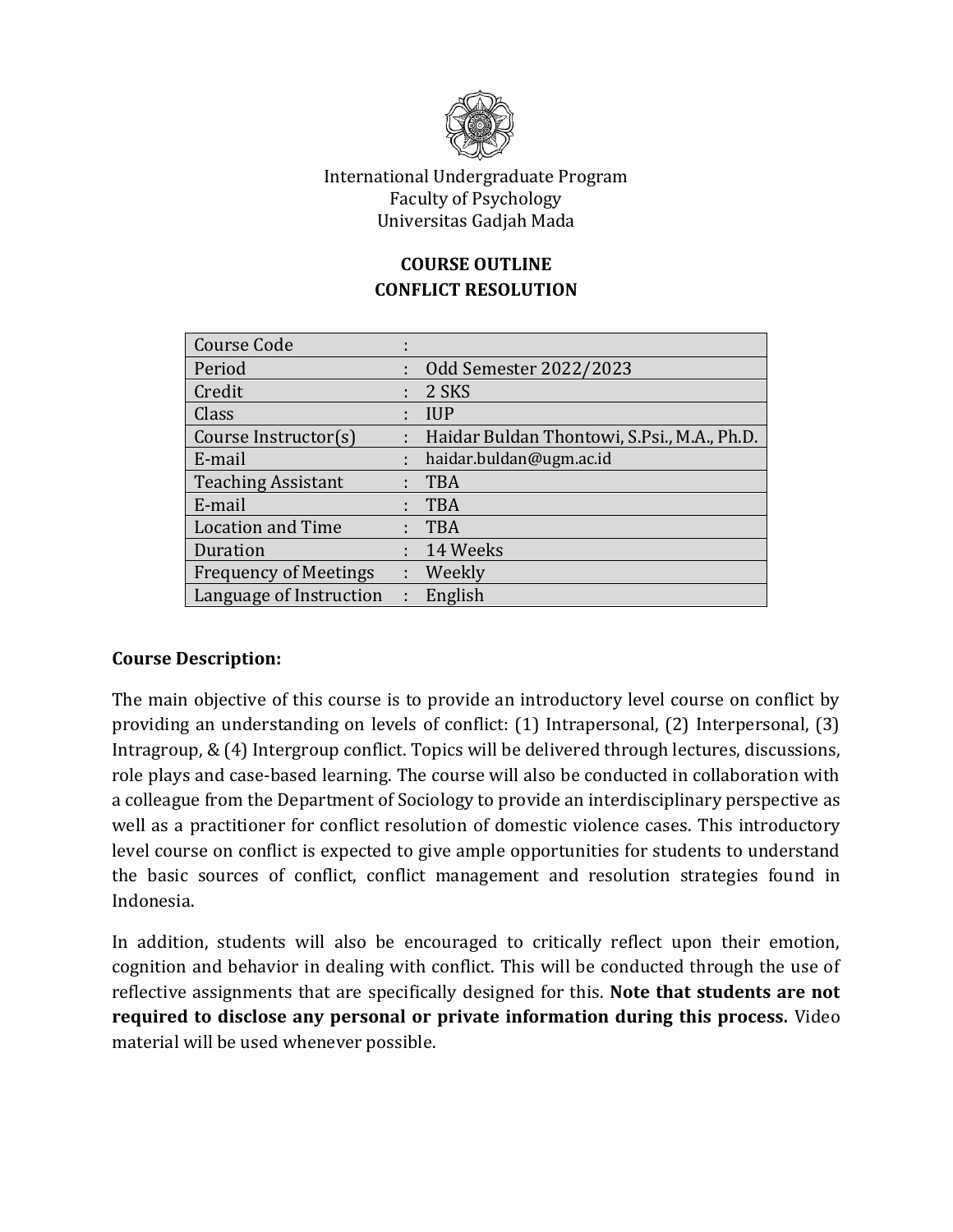## **Learning Outcomes:**

At the end of the course, students should be able to:

- Able to explain about conflict, conflict resolution, and conflict management
- Identify cases based on the level of conflict
- Describe the advantages and disadvantages of each conflict resolution strategy.
- Analyze various trigger factors for conflict and their role in the problem solving process.
- Able to apply theory and concepts of conflict resolution in managing conflicts.

## **Required Readings:**

Deutsch, M., Coleman, P. T., & Marcus, E. C. (2006). The handbook of conflict resolution: Theory and Practice 2nd Edition. San Fransisco, CA: John Wiley & Sons.

## **Course Assessment:**

The final grade of the module will be compiled proportionally from the components below:

| 1. Role play 1      | $:10\%$  |
|---------------------|----------|
| 2. Role play 2      | :10%     |
| 3. Group Assignment | $: 25\%$ |
| 4. Midterm Essay    | $: 20\%$ |
| 5. Final Essay      | : $45\%$ |

Please read further explanation of each assessment components:

| <b>Course Assessment</b> | <b>Description</b>             | <b>Submission Deadline</b> |
|--------------------------|--------------------------------|----------------------------|
| Role play 1              | Car crash conflict             | Final date: TBA            |
|                          | between 3 individuals          |                            |
| Role Play 2              | Role play of negotiations      | Final date: TBA            |
|                          | between Indonesian             |                            |
|                          | Government and Free            |                            |
|                          | Aceh Movement (Gerakan         |                            |
|                          | Aceh Merdeka)                  |                            |
| Mid-Term Exam            | Reflective essay               | Final date: TBA            |
|                          |                                |                            |
| <b>Group Assignment</b>  | <b>Case Study Presentation</b> | Final date: TBA            |
| <b>Final Exam</b>        | Reflective essay               | Final date: TBA            |
|                          |                                |                            |

\* An assessment sheet will be given to you detailing the assignment guideline and marking criteria for each assessment.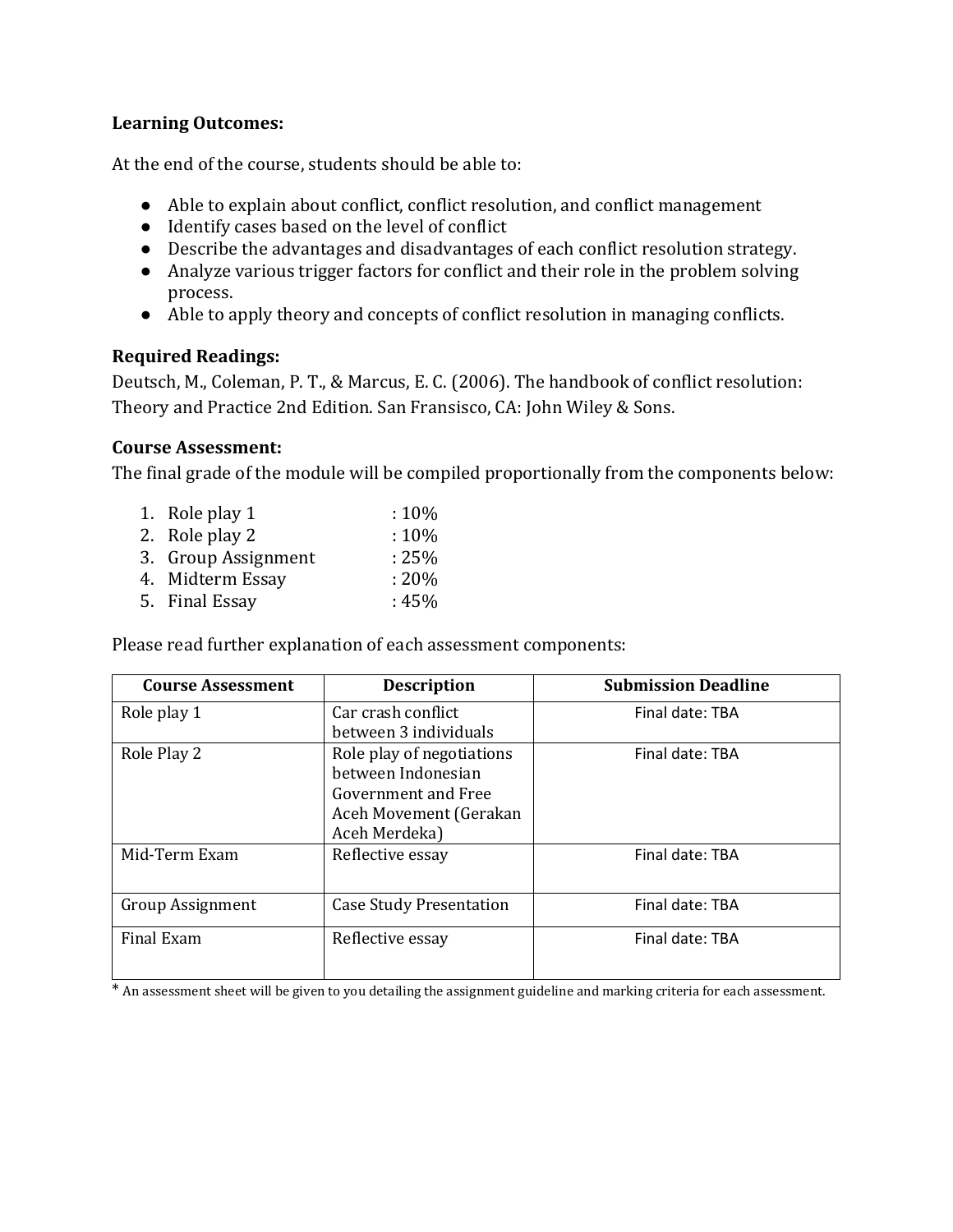#### **Grading Information**

| Grade | Range  |
|-------|--------|
| A     | 90-100 |
| А-    | 85-89  |
| A/B   | 80-84  |
| B+    | 75-79  |
| B+    | 70-74  |
| в-    | 65-69  |
| B/C   | 60-64  |
| C+    | 55-59  |
| C     | 50-54  |
| C-    | 45-49  |
| C/D   | 40-44  |
| D+    | 35-39  |
| D+    | 30-34  |
| F     | 0-29   |

#### **Attendance Policy:**

Attending to lecture demonstrate students learning commitments. As compliance to the Faculty Academic Regulation, students should attend to 75% of the total lectures, otherwise permission to attend final examination will be denied, leading to unsatisfactory grade obtained for this module.

## **Academic Integrity:**

Academic integrity is an ethical policy of academia in which students joining this course is not exempted from. Among the ethical behaviors highlighted in this course, but not limited to, are: (i) learning commitment, reflected as the students meet the attendance requirements, and (ii) honest behavior, demonstrated as the students' adherence to the non-plagiarism conduct. A breach of academic integrity can result in **FAILURE.**

## **Plagiarism Policy:**

Students should be fully aware that plagiarism is an unethical behavior which breaches academic integrity and therefore may cause serious sanctions, from an unsatisfactory grade to failure of the entire course. Overall, plagiarism is simply defined as presenting someone else's thoughts or work as your own. This action can vary from having inappropriate academic referencing to deliberate cheating.

Below is the types of plagiarism, students should be aware of:

1. **Copying**: using the identical or very similar words to the original text or idea without acknowledging the source. Although most of the time, this action is subject to absentmindedness, it can be perceived as a deliberate action to present someone else's work as our own.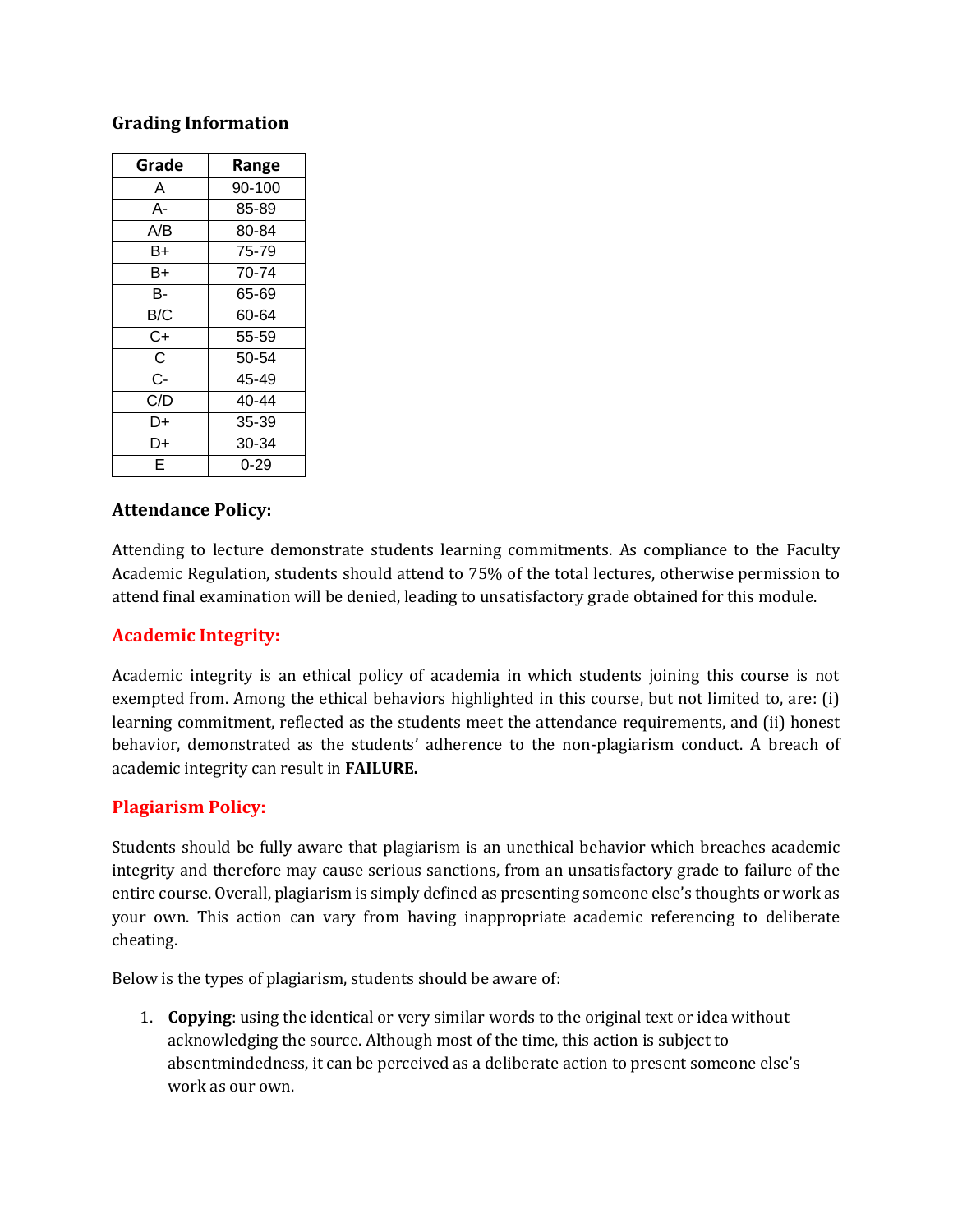- 2. **Inappropriate paraphrasing**: changing a few words and phrases while still retaining the original structure and content without giving credits to the original sources.
- 3. **Collusion**: denying the contribution of others and claiming the work as a person's individual work. Collusion also includes making your work available to another student for them to copy it, stealing or obtaining another person's work to copy it, taking full responsibility of another person's academic work either voluntarily or with financial gain.

For more information about plagiarism, visit:<http://www.plagiarism.org/>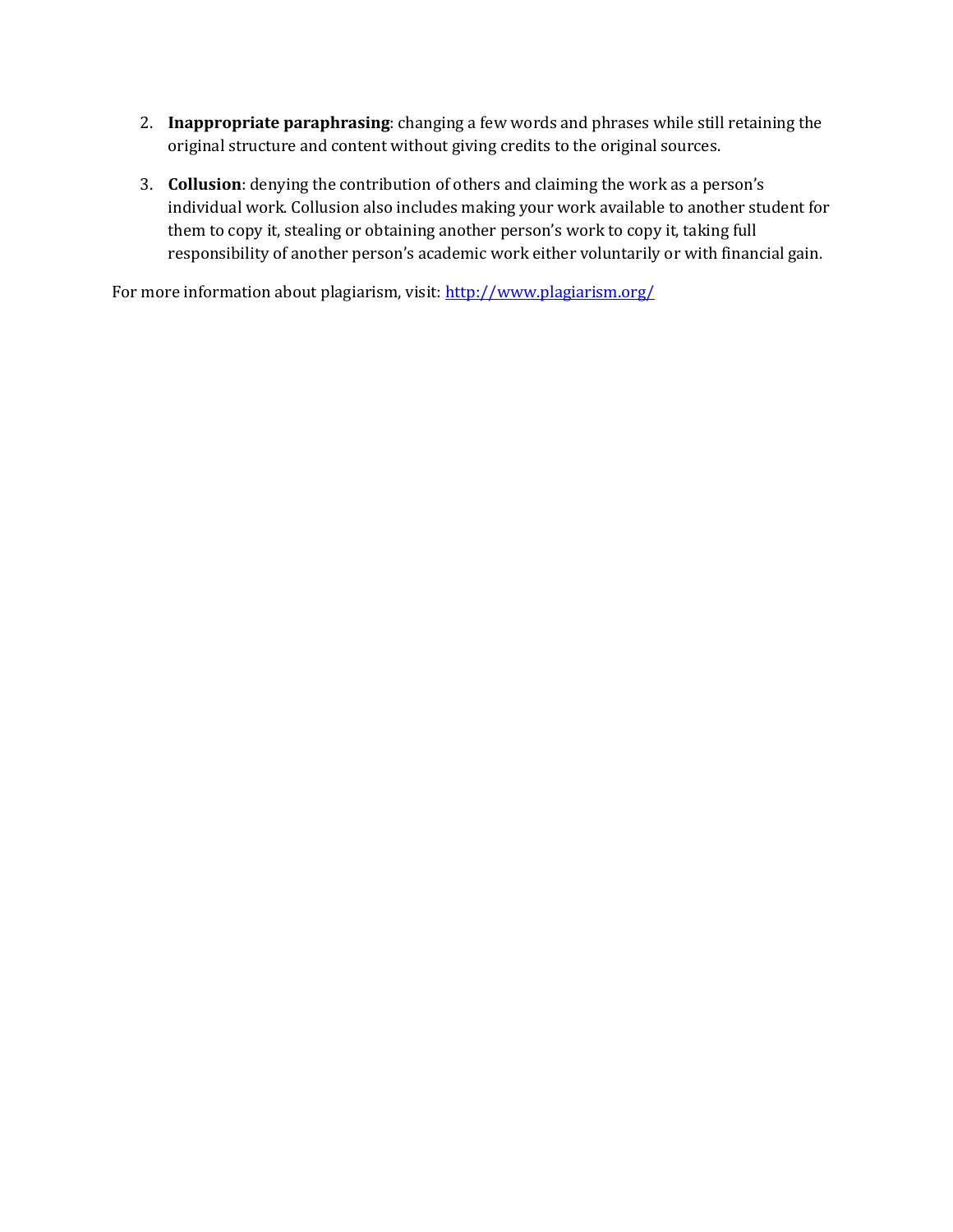# **Course Time Table:**

| <b>Week</b>    | <b>Topics</b>                               | Sub-Topic                                                                                                                                                                                                             | <b>Learning Method</b>                                                |
|----------------|---------------------------------------------|-----------------------------------------------------------------------------------------------------------------------------------------------------------------------------------------------------------------------|-----------------------------------------------------------------------|
| $\mathbf{1}$   | Introduction to conflict<br>resolution      | 1. Introduction, general description of lectures /<br>assignments, & learning contracts.<br>2. Introduction to Conflict Resolution:<br>a. Definition of Conflict<br>b. Definition of Resolution & Conflict Management | 1. Lecture.<br>2.<br>Discussion.                                      |
| 2              | <b>Stages of Conflict</b>                   | 1. Explanation of the process of forming conflict<br>2. Explanation of the role of cooperation and<br>competition in conflict resolution<br>3. The game "Prisoner's Dilemma"                                          | 1. Lecture<br>2. Discussion                                           |
| 3              | Intrapersonal and interpersonal<br>conflict | 1. Intrapersonal conflict: Self discrepancy approaches<br>2. Interpersonal conflict: The role of personality                                                                                                          | 1. Lecture<br>2. Discussion                                           |
| $\overline{4}$ | Interpersonal conflict                      | 1. Role play of a conflict involving 3 individuals<br>2. Conflict management styles                                                                                                                                   | Role play<br>1.<br>$\overline{2}$ .<br>Reflection<br>3.<br>Discussion |
| 5              | Intragroup conflict                         | 1. Scope of intragroup conflict<br>2. Types of intragroup conflict                                                                                                                                                    | 1.<br>Lecture<br>2.<br>Discussion<br>3.<br>Reflection                 |
| 6              | Intergroup conflict                         | 1. Definition of intergroup conflict<br>2. Different theoretical approaches to intergroup<br>conflict                                                                                                                 | Collaborative<br>3.<br>Learning                                       |
| 7              | Intergroup conflict                         | Conflict analyses of Aceh and Ambon conflict from a<br>sociological perspective                                                                                                                                       | 1. Lecture<br>2. Group<br>Discussion                                  |
| 8              | Intergroup conflict                         | Negotiations between the Indonesian Government and<br><b>Free Aceh Movement</b>                                                                                                                                       | 1. Role play<br>2. Group<br>presentation                              |